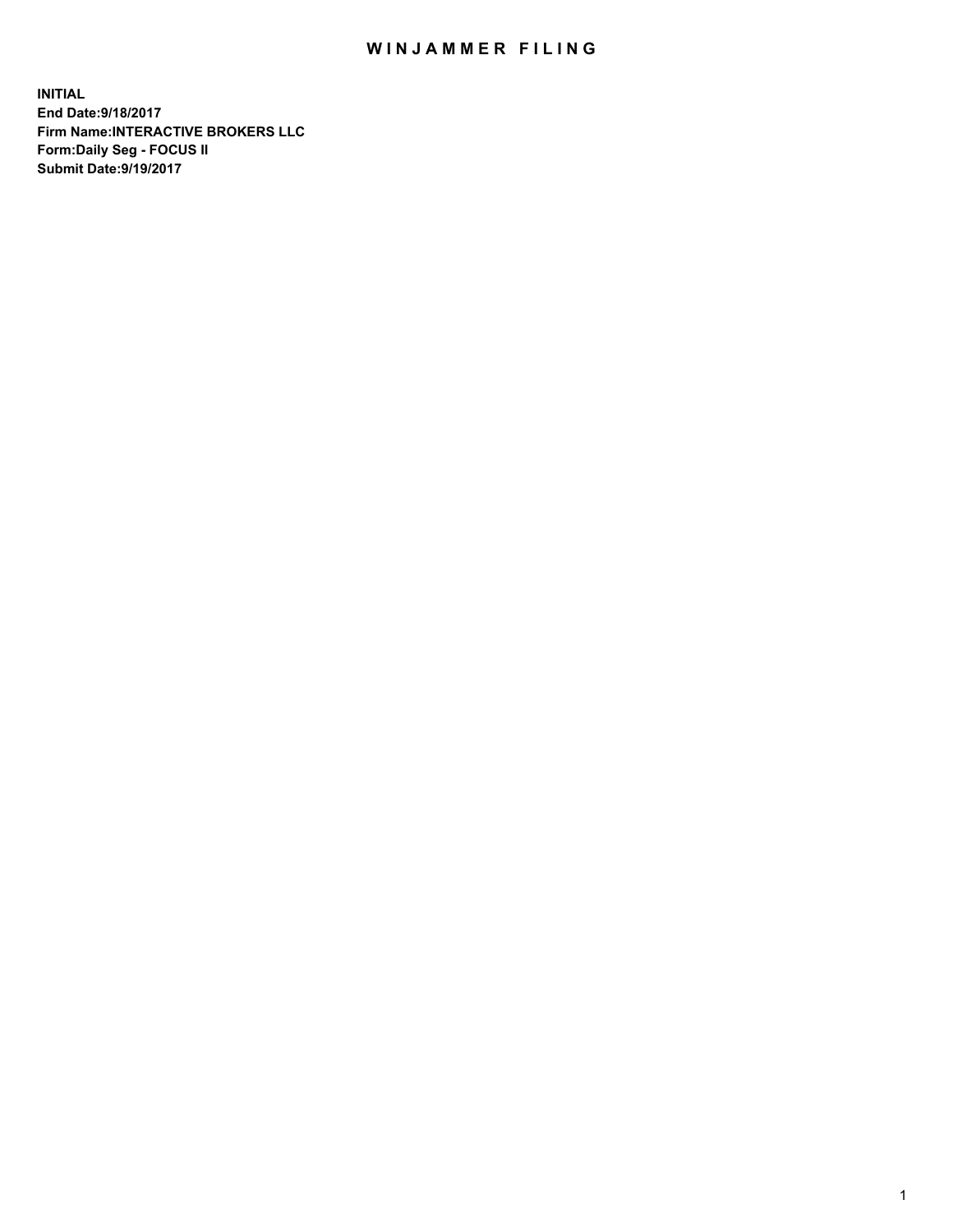## **INITIAL End Date:9/18/2017 Firm Name:INTERACTIVE BROKERS LLC Form:Daily Seg - FOCUS II Submit Date:9/19/2017 Daily Segregation - Cover Page**

| Name of Company<br><b>Contact Name</b><br><b>Contact Phone Number</b><br><b>Contact Email Address</b>                                                                                                                                                                                                                          | <b>INTERACTIVE BROKERS LLC</b><br>James Menicucci<br>203-618-8085<br>jmenicucci@interactivebrokers.c<br>om |
|--------------------------------------------------------------------------------------------------------------------------------------------------------------------------------------------------------------------------------------------------------------------------------------------------------------------------------|------------------------------------------------------------------------------------------------------------|
| FCM's Customer Segregated Funds Residual Interest Target (choose one):<br>a. Minimum dollar amount: ; or<br>b. Minimum percentage of customer segregated funds required:%; or<br>c. Dollar amount range between: and; or<br>d. Percentage range of customer segregated funds required between:% and%.                          | $\overline{\mathbf{0}}$<br>0<br>155,000,000 245,000,000<br>0 <sub>0</sub>                                  |
| FCM's Customer Secured Amount Funds Residual Interest Target (choose one):<br>a. Minimum dollar amount: ; or<br>b. Minimum percentage of customer secured funds required:%; or<br>c. Dollar amount range between: and; or<br>d. Percentage range of customer secured funds required between:% and%.                            | $\overline{\mathbf{0}}$<br>$\overline{\mathbf{0}}$<br>80,000,000 120,000,000<br>00                         |
| FCM's Cleared Swaps Customer Collateral Residual Interest Target (choose one):<br>a. Minimum dollar amount: ; or<br>b. Minimum percentage of cleared swaps customer collateral required:% ; or<br>c. Dollar amount range between: and; or<br>d. Percentage range of cleared swaps customer collateral required between:% and%. | $\overline{\mathbf{0}}$<br>$\overline{\mathbf{0}}$<br>0 <sub>0</sub><br><u>00</u>                          |

Attach supporting documents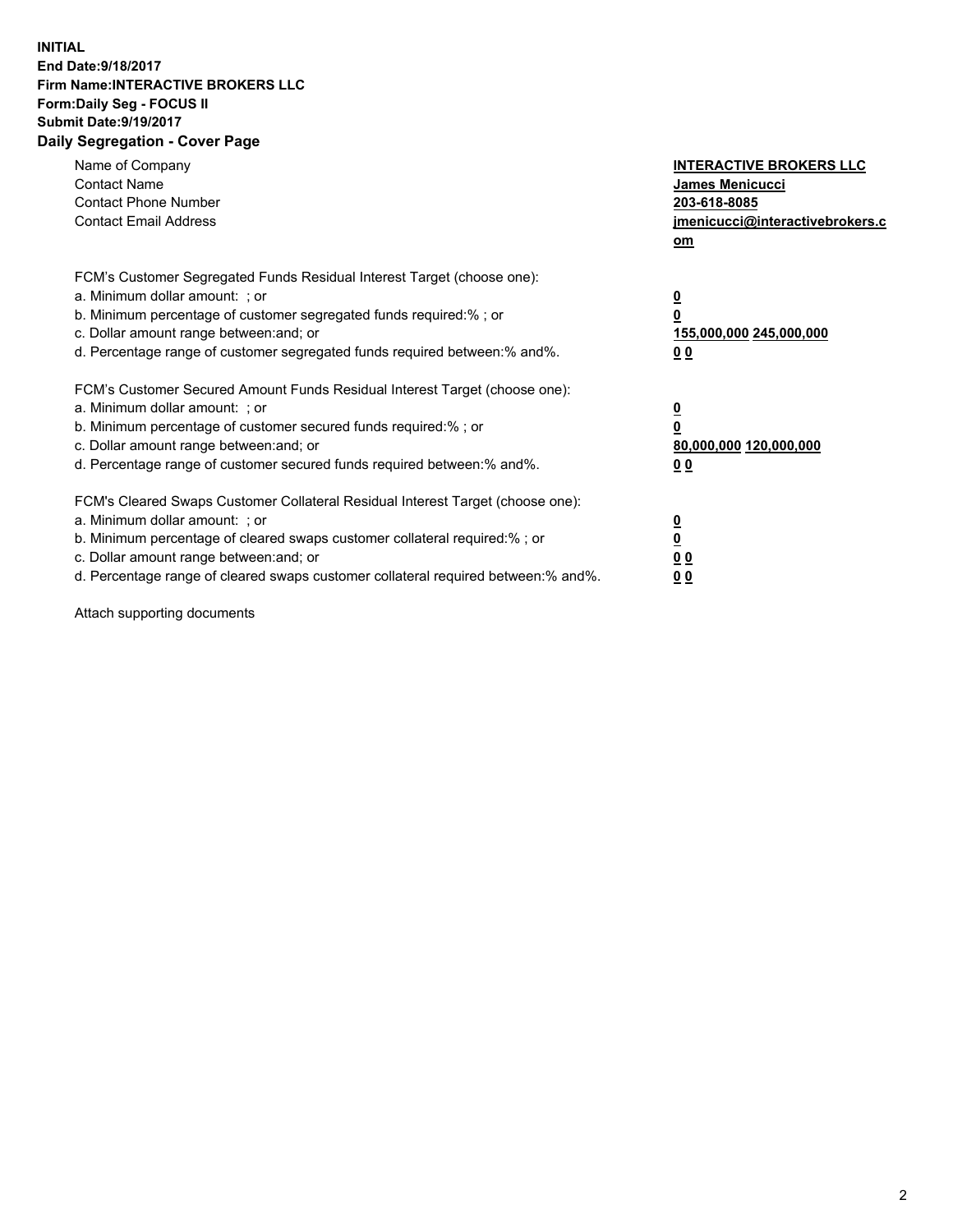## **INITIAL End Date:9/18/2017 Firm Name:INTERACTIVE BROKERS LLC Form:Daily Seg - FOCUS II Submit Date:9/19/2017 Daily Segregation - Secured Amounts**

|     | Foreign Futures and Foreign Options Secured Amounts                                                        |                                  |
|-----|------------------------------------------------------------------------------------------------------------|----------------------------------|
|     | Amount required to be set aside pursuant to law, rule or regulation of a foreign                           | $0$ [7305]                       |
|     | government or a rule of a self-regulatory organization authorized thereunder                               |                                  |
| 1.  | Net ledger balance - Foreign Futures and Foreign Option Trading - All Customers                            |                                  |
|     | A. Cash                                                                                                    | 389,071,666 [7315]               |
|     | B. Securities (at market)                                                                                  | 0 [7317]                         |
| 2.  | Net unrealized profit (loss) in open futures contracts traded on a foreign board of trade                  | 3,367,839 [7325]                 |
| 3.  | Exchange traded options                                                                                    |                                  |
|     | a. Market value of open option contracts purchased on a foreign board of trade                             | 68,901 [7335]                    |
|     | b. Market value of open contracts granted (sold) on a foreign board of trade                               | -66,477 [7337]                   |
| 4.  | Net equity (deficit) (add lines 1.2. and 3.)                                                               | 392,441,929 [7345]               |
| 5.  | Account liquidating to a deficit and account with a debit balances - gross amount                          | 2,669 [7351]                     |
|     | Less: amount offset by customer owned securities                                                           | 0 [7352] 2,669 [7354]            |
| 6.  | Amount required to be set aside as the secured amount - Net Liquidating Equity                             | 392,444,598 [7355]               |
|     | Method (add lines 4 and 5)                                                                                 |                                  |
| 7.  | Greater of amount required to be set aside pursuant to foreign jurisdiction (above) or line                | 392,444,598 [7360]               |
|     | 6.                                                                                                         |                                  |
|     | FUNDS DEPOSITED IN SEPARATE REGULATION 30.7 ACCOUNTS                                                       |                                  |
| 1.  | Cash in banks                                                                                              |                                  |
|     | A. Banks located in the United States                                                                      | 98,803,989 [7500]                |
|     | B. Other banks qualified under Regulation 30.7                                                             | 0 [7520] 98,803,989 [7530]       |
| 2.  | Securities                                                                                                 |                                  |
|     | A. In safekeeping with banks located in the United States                                                  | 343,876,225 [7540]               |
|     | B. In safekeeping with other banks qualified under Regulation 30.7                                         | 0 [7560] 343,876,225 [7570]      |
| 3.  | Equities with registered futures commission merchants                                                      |                                  |
|     | A. Cash                                                                                                    | $0$ [7580]                       |
|     | <b>B.</b> Securities                                                                                       | $0$ [7590]                       |
|     | C. Unrealized gain (loss) on open futures contracts                                                        | $0$ [7600]                       |
|     | D. Value of long option contracts                                                                          | $0$ [7610]                       |
|     | E. Value of short option contracts                                                                         | 0 [7615] 0 [7620]                |
| 4.  | Amounts held by clearing organizations of foreign boards of trade                                          |                                  |
|     | A. Cash                                                                                                    | $0$ [7640]                       |
|     | <b>B.</b> Securities                                                                                       | $0$ [7650]                       |
|     | C. Amount due to (from) clearing organization - daily variation                                            | $0$ [7660]                       |
|     | D. Value of long option contracts                                                                          | $0$ [7670]                       |
|     | E. Value of short option contracts                                                                         | 0 [7675] 0 [7680]                |
| 5.  | Amounts held by members of foreign boards of trade                                                         |                                  |
|     | A. Cash                                                                                                    | 73,256,936 [7700]                |
|     | <b>B.</b> Securities                                                                                       | $0$ [7710]                       |
|     | C. Unrealized gain (loss) on open futures contracts                                                        | 3,125,859 [7720]                 |
|     | D. Value of long option contracts                                                                          | 68,901 [7730]                    |
|     | E. Value of short option contracts                                                                         | -66,477 [7735] 76,385,219 [7740] |
| 6.  | Amounts with other depositories designated by a foreign board of trade                                     | $0$ [7760]                       |
| 7.  | Segregated funds on hand                                                                                   | $0$ [7765]                       |
| 8.  | Total funds in separate section 30.7 accounts                                                              | 519,065,433 [7770]               |
| 9.  | Excess (deficiency) Set Aside for Secured Amount (subtract line 7 Secured Statement<br>Page 1 from Line 8) | 126,620,835 [7380]               |
| 10. | Management Target Amount for Excess funds in separate section 30.7 accounts                                | 80,000,000 [7780]                |
| 11. | Excess (deficiency) funds in separate 30.7 accounts over (under) Management Target                         | 46,620,835 [7785]                |
|     |                                                                                                            |                                  |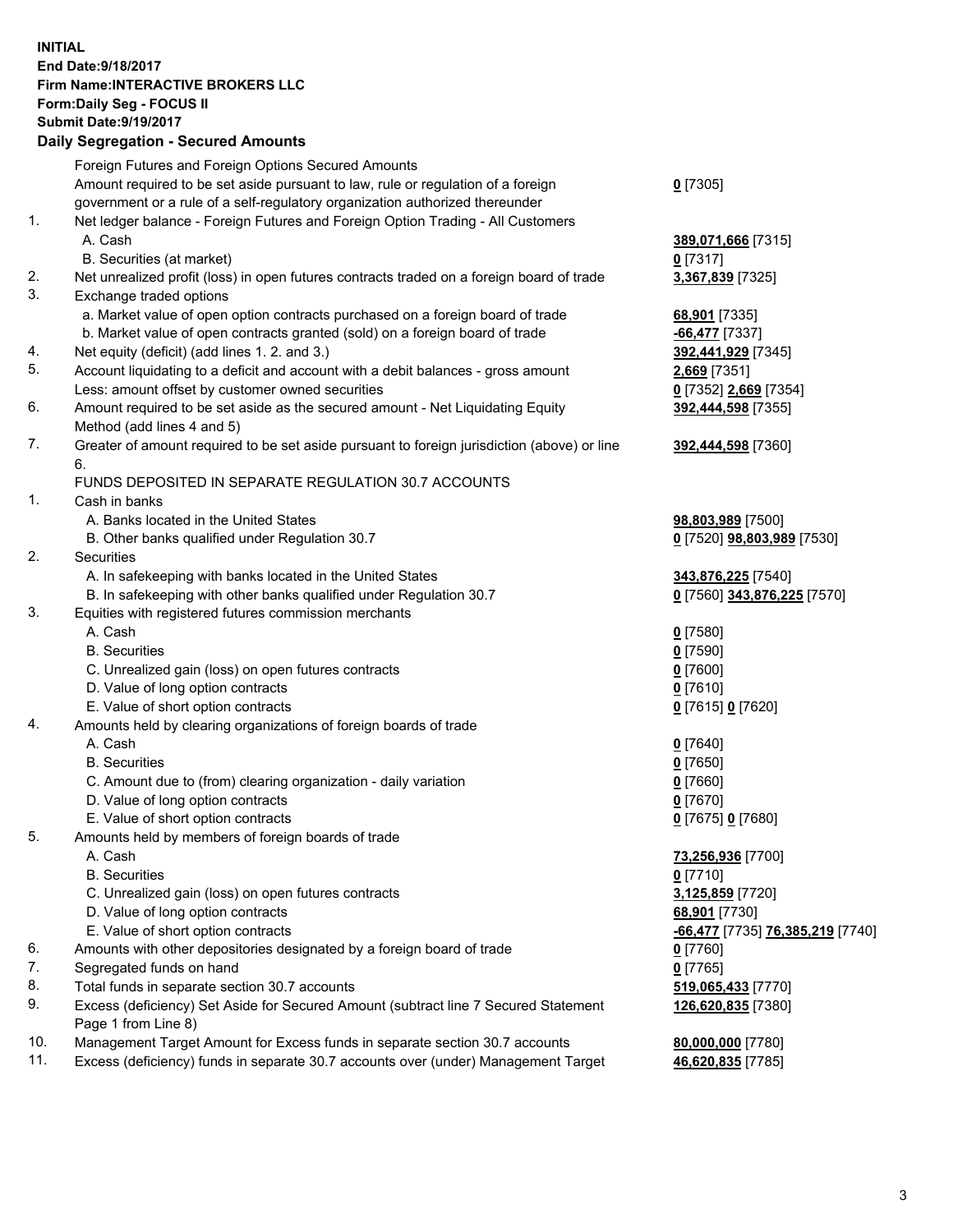**INITIAL End Date:9/18/2017 Firm Name:INTERACTIVE BROKERS LLC Form:Daily Seg - FOCUS II Submit Date:9/19/2017 Daily Segregation - Segregation Statement** SEGREGATION REQUIREMENTS(Section 4d(2) of the CEAct) 1. Net ledger balance A. Cash **4,622,369,855** [7010] B. Securities (at market) **0** [7020] 2. Net unrealized profit (loss) in open futures contracts traded on a contract market **-44,004,398** [7030] 3. Exchange traded options A. Add market value of open option contracts purchased on a contract market **94,349,908** [7032] B. Deduct market value of open option contracts granted (sold) on a contract market **-200,423,587** [7033] 4. Net equity (deficit) (add lines 1, 2 and 3) **4,472,291,778** [7040] 5. Accounts liquidating to a deficit and accounts with debit balances - gross amount **211,309** [7045] Less: amount offset by customer securities **0** [7047] **211,309** [7050] 6. Amount required to be segregated (add lines 4 and 5) **4,472,503,087** [7060] FUNDS IN SEGREGATED ACCOUNTS 7. Deposited in segregated funds bank accounts A. Cash **1,095,010,312** [7070] B. Securities representing investments of customers' funds (at market) **2,371,412,545** [7080] C. Securities held for particular customers or option customers in lieu of cash (at market) **0** [7090] 8. Margins on deposit with derivatives clearing organizations of contract markets A. Cash **518,771,545** [7100] B. Securities representing investments of customers' funds (at market) **798,973,479** [7110] C. Securities held for particular customers or option customers in lieu of cash (at market) **0** [7120] 9. Net settlement from (to) derivatives clearing organizations of contract markets **3,624,268** [7130] 10. Exchange traded options A. Value of open long option contracts **94,343,814** [7132] B. Value of open short option contracts **-200,414,345** [7133] 11. Net equities with other FCMs A. Net liquidating equity **0** [7140] B. Securities representing investments of customers' funds (at market) **0** [7160] C. Securities held for particular customers or option customers in lieu of cash (at market) **0** [7170] 12. Segregated funds on hand **0** [7150] 13. Total amount in segregation (add lines 7 through 12) **4,681,721,618** [7180] 14. Excess (deficiency) funds in segregation (subtract line 6 from line 13) **209,218,531** [7190] 15. Management Target Amount for Excess funds in segregation **155,000,000** [7194] **54,218,531** [7198]

16. Excess (deficiency) funds in segregation over (under) Management Target Amount Excess